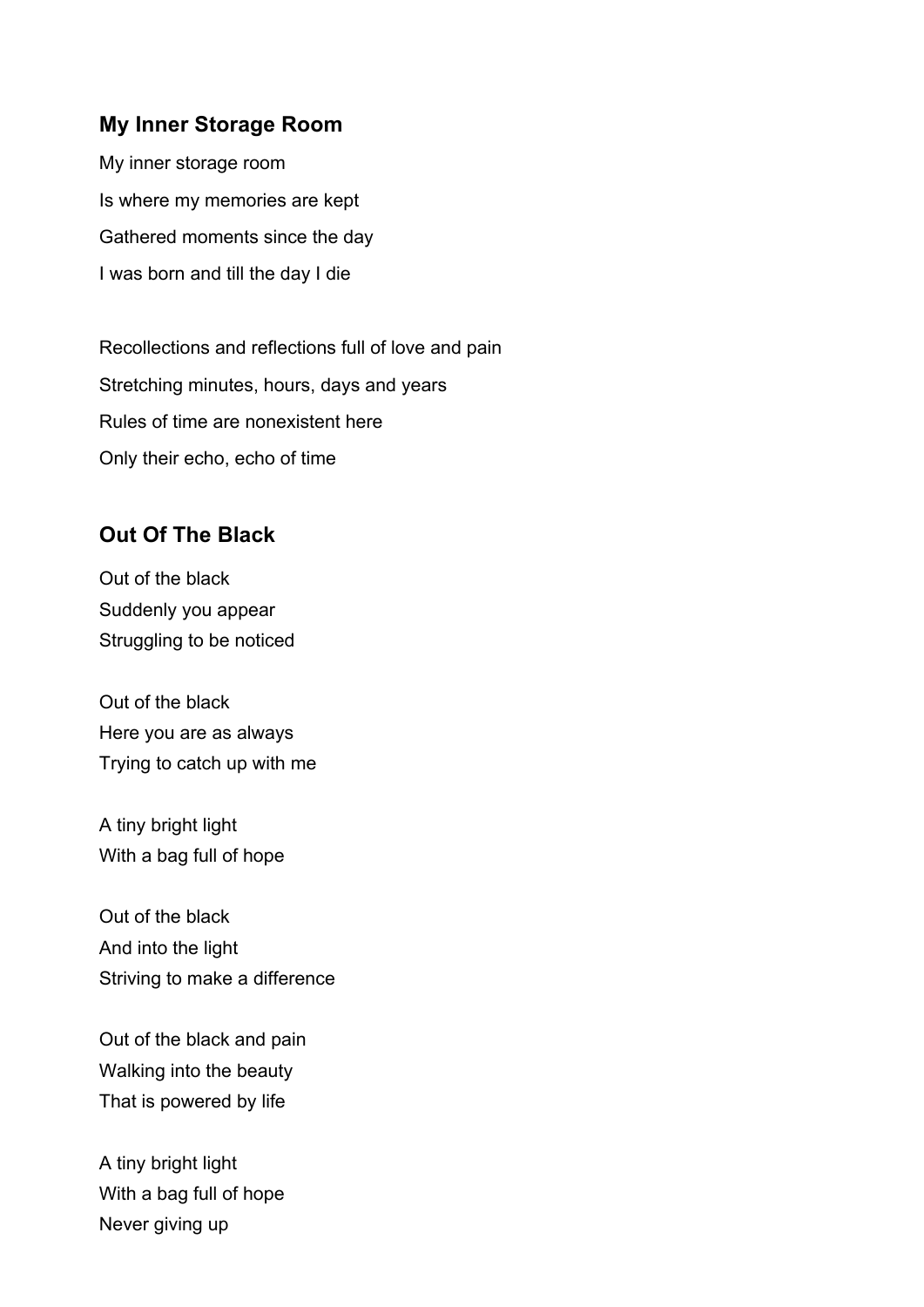## **Covered Up In Bed**

My bed across the room is whispering With a moaning tone of voice Calling my name Won't you climb in? Please lie down and keep me warm

My bed is dressed so fine and tempting Promising me a pain-free night Pillow flirting With my left cheek Are you coming or are you not?

Falling back against the mattress Crashing into the unknown Craving silence Covered up in bed I finally do surrender

#### **I Believe In**

I believe that life is stronger than death I believe that life is too short to waist

I believe in giving more than taking I believe in kissing, lots of kissing

I believe that smiling is contagious I believe that fear can lead to madness It is all connected

I believe in colors, lots of colors I believe in starting a new chapter I believe in you and also in me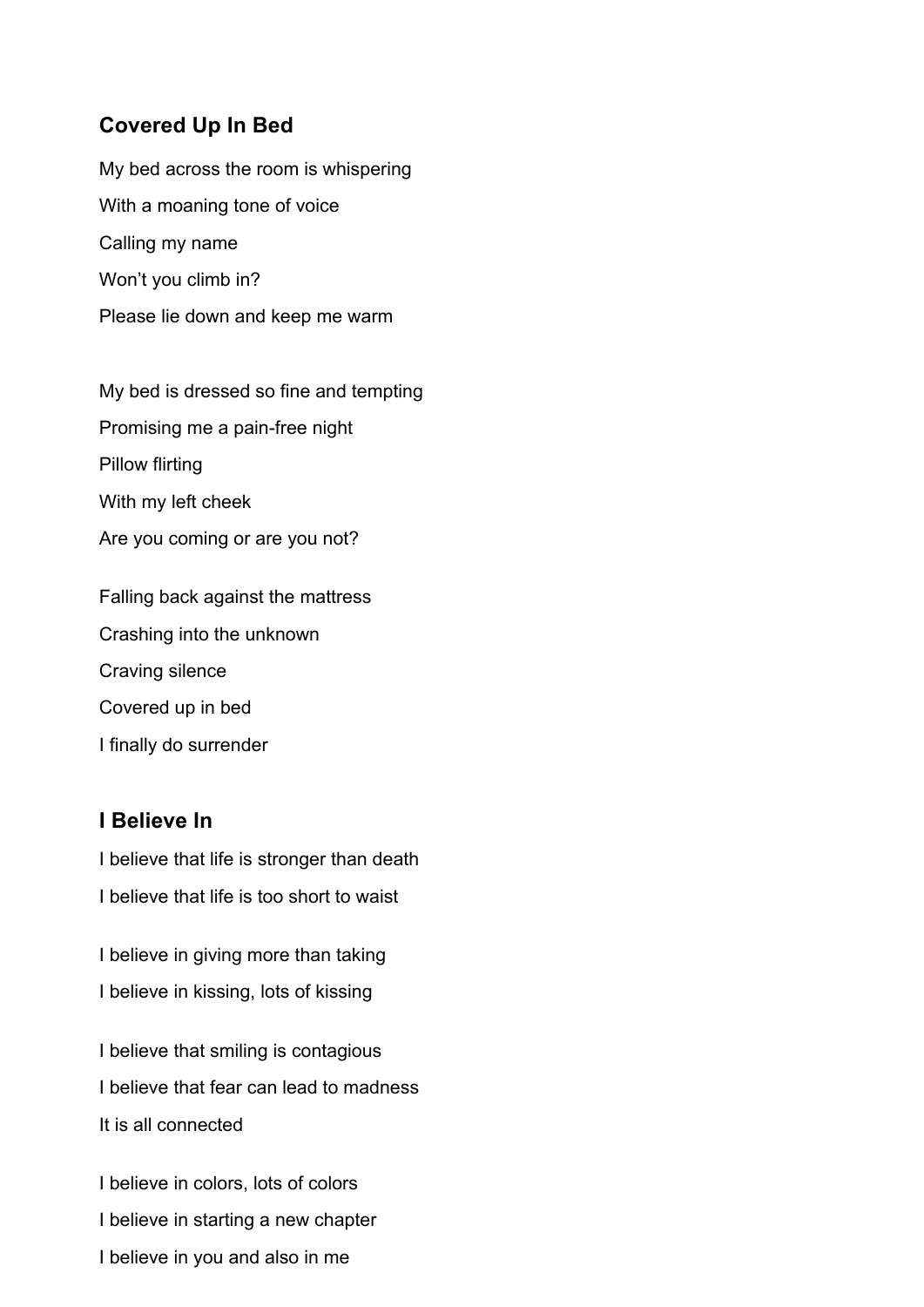Cause we're connected We're all connected

## **Cut Our Selves Some Slack**

Things might get worse before they get better Things might get better before they get worse

Stop by always trying to fix something Move in your own mood clock spirit flow

Aren't we all aware of the fact That no one is perfect? So, lets take the chance And cut our selves some slack

Things might get worse before they get better Things might get better before they get worse

Lets create a space free Of anxiety and hesitation Give me your hand, both hands Feel the strength of what 4 hands can do

Stop by always trying to fix something Move in your own mood clock spirit flow

So lets take the chance and Cut our selves some slack

# **Make A Wish**

Your hands are touching A rainbow in the night Your fingers holding Songs caressing tear drops Here I am So make a wish To the raging moon